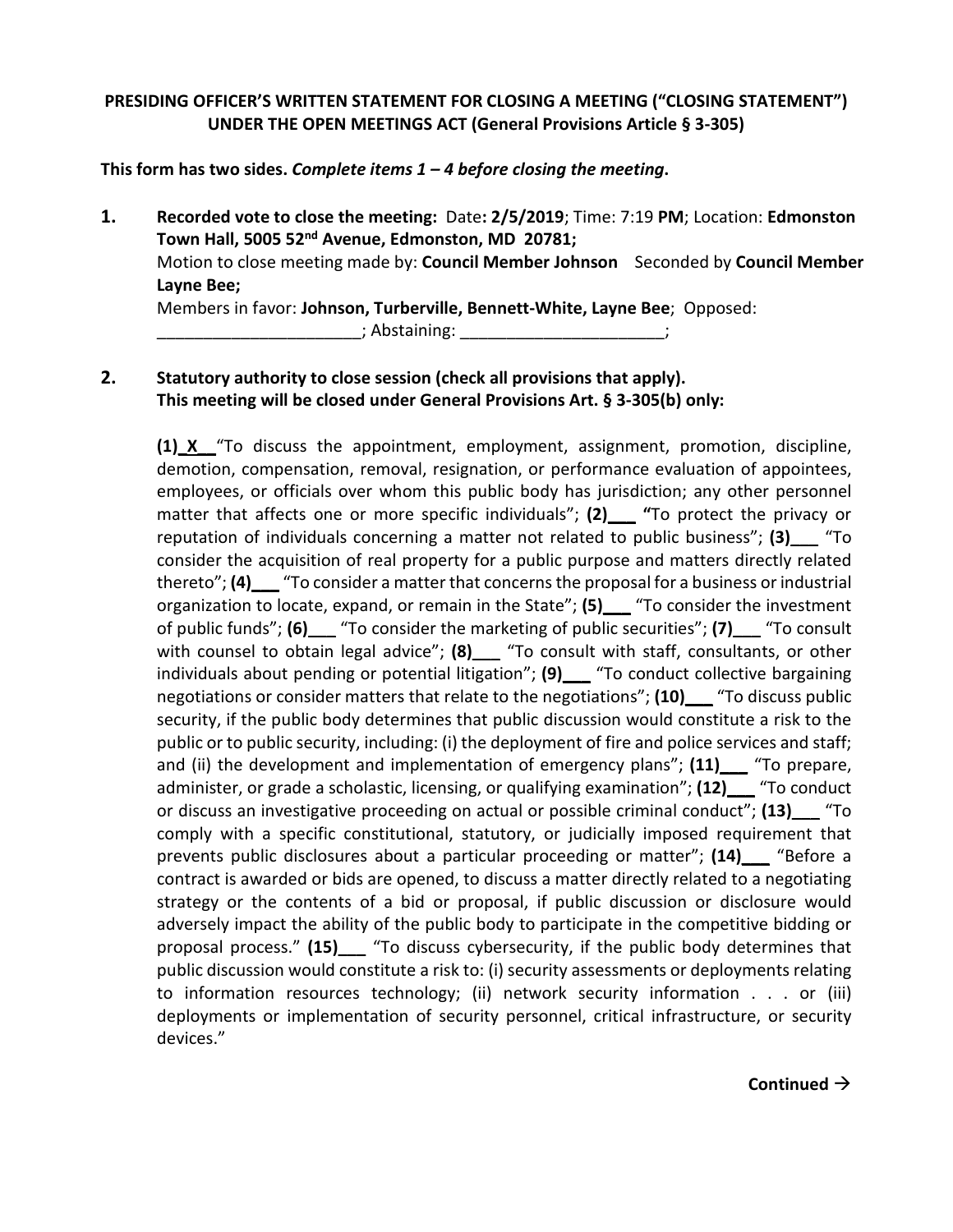**3. For each provision checked above, disclosure of the topic to be discussed and the public body's reason for discussing that topic in closed session.** 

| <b>Citation</b><br>(insert #<br>from above) | <b>Topic</b>              | Reason for closed-session discussion of topic |
|---------------------------------------------|---------------------------|-----------------------------------------------|
| $$3-305(b) (1)$                             | Town Attorney<br>Services | Select a Town Attorney                        |
| $§3-305(b)$ ()                              |                           |                                               |
| $$3-305(b)$ ()                              |                           |                                               |
| $$3-305(b)$ ()                              |                           |                                               |
| $$3-305(b)$ ()                              |                           |                                               |

**4. This statement is made by \_Tracy Gant, Mayor\_\_\_\_\_\_\_\_\_\_\_\_\_\_\_\_\_\_\_\_, Presiding Officer.**

#### **\*\*\*\*\*\*\*\*\*\*\*\*\*\*\*\*\*\*\*\*\*\*\*\*\*\*\*\*\*\*\*\*\*\*\*\*\*\*\*\*\*\*\*\*\*\*\*\*\*\*\*\*\*\*\*\*\*\*\*\*\*\*\*\*\*\*\*\*\*\*\*\*\*\*\*\*\*\*\*\*\***

### **WORKSHEET FOR OPTIONAL USE IN CLOSED SESSION: INFORMATION FOR SUMMARY TO BE DISCLOSED IN THE MINUTES OF THE NEXT OPEN MEETING. (See also template for summary.)**

# **For a meeting closed under the statutory authority cited above:**

Time of closed session:  $7:19$  p.m.

Place: Edmonston Town Hall, 5005 52<sup>nd</sup> Avenue, Edmonston, MD 20781 Purpose(s): Select a Town Attorney

Members who voted to meet in closed session: Johnson, Turberville, Bennett-White, Layne Bee

\_\_\_\_\_\_\_\_\_\_\_\_\_\_\_\_\_\_\_\_\_\_\_\_\_\_\_\_\_\_\_\_\_\_\_\_\_\_\_\_\_\_\_\_\_\_\_\_\_\_\_\_\_\_\_\_\_\_\_\_\_\_\_\_\_\_\_\_\_\_\_\_\_\_\_\_\_\_\_\_

Persons attending closed session: Mayor Gant, Council Members: Johnson, Turberville, Bennett-White and Layne Bee, and Town Administrator Rod Barnes .

Authority under § 3-305 for the closed session:  $\S$ 3-305(b) (1)

Topics actually discussed: Selection of a Town Attorney.

Action Taken: Council Member Johnson moved, seconded by Council Member Turberville to continue with Suellen Ferguson as the Town Attorney and to revisit it in a year from February 5th. Each recorded vote: Ayes: Johnson, Turberville, Gant, Nays: Bennett-White, Layne Bee

The Council will meet with Suellen in a Work Session on Wednesday, March 13 at 6:00 pm. to discuss expectations for the coming year.